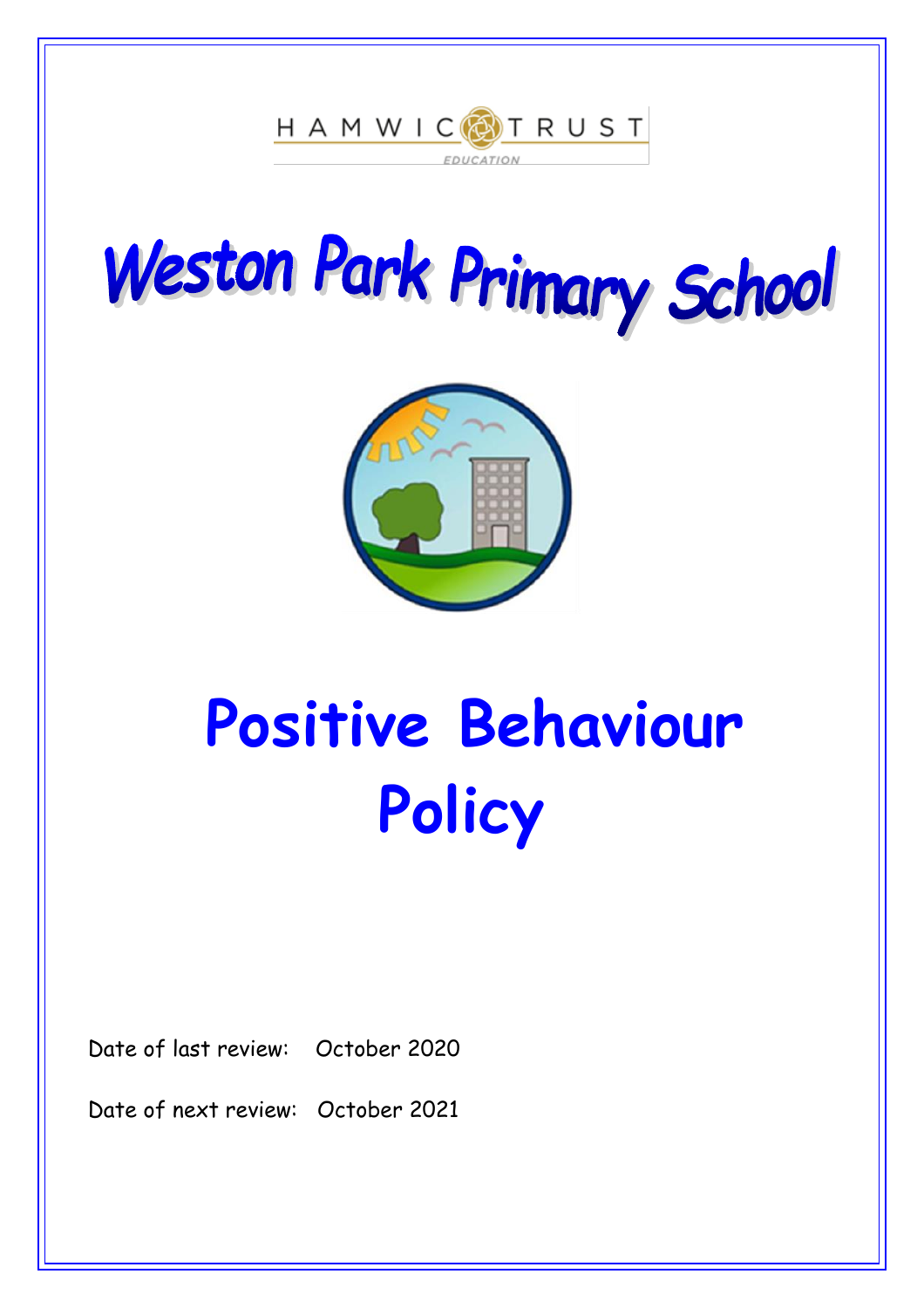# **POSITIVE BEHAVIOUR POLICY**

## **Aims:**

At Weston Park Primary School we want to create and foster a safe, calm environment where everyone feels secure and respected. We want a working environment which encourages pupils and staff to give their best both inside and outside of the school. We believe that good behaviour is based on mutual respect between children and adults. Our expectations are that people treat others the way they would like to be treated themselves.

This policy for Positive Behaviour provides a framework in order to support our pupils and staff to establish and maintain excellent relationships in an atmosphere of encouragement, praise and reward.

Our aim is to foster an inclusive school community where children can learn and develop as confident citizens. We recognise that, within a climate of inclusion, there will be children who need a personalised approach to their specific behavioural needs which is supported via Individual Behaviour Plans (IBP). This policy describes the structures and strategies within the school which, if observed consistently at all times, will enable us to manage the children's behaviour and support the ethos of our school.

All members of the school community are asked to respect each other. In order to make that clear there is also: a staff code of conduct, parent code of conduct and pupil code of conduct.

## **At Weston Park Primary School it is of vital importance that:**

- Everyone has high aspirations and tries their best to make sure they achieve their goals.
- Everyone respects their own and other people's property and takes care of books and equipment.
- Everyone is considerate to others when moving around the school by walking carefully and quietly.
- Everyone understands that physical violence is not acceptable, neither is retaliation. Serious incidents may lead to exclusion.
- Everyone understands that abusive, racist or homophobic language will not be tolerated in the school.
- Everyone is punctual and attends school to the best of their ability.
- Children do not bring sharp or dangerous objects into school. Children should also not bring toys or expensive personal belongings into school unless permission has been given.
- Children wear the correct school uniform.

### **Classroom Management**

Classroom management and behaviour management within the classroom is the responsibility of the class teacher. Classroom management is key to promoting good behaviour. At Weston Park Primary School we expect all classrooms to have:

- A positive classroom tone.
- Clear expectation about learning which are set at an appropriate level for the child.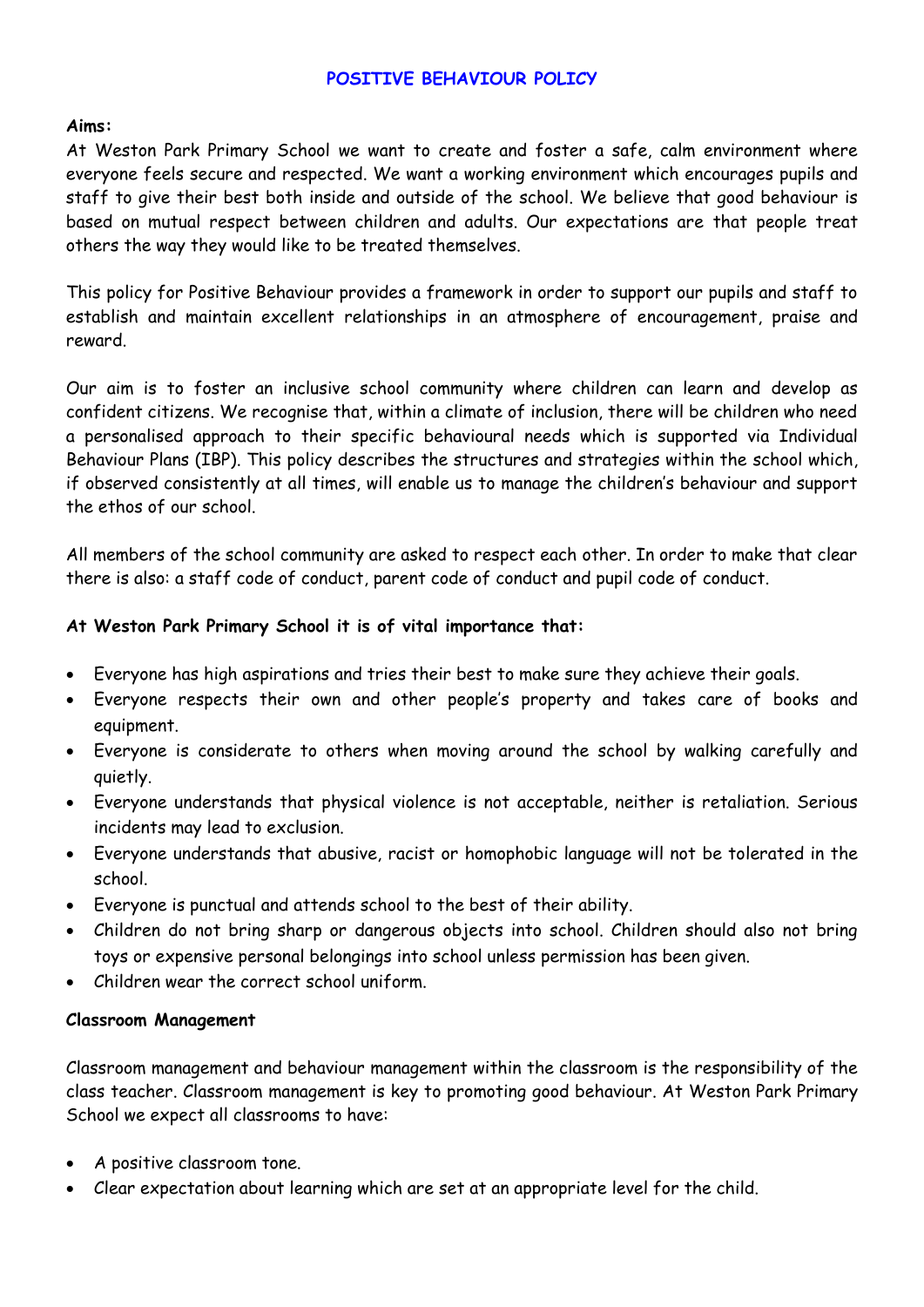- Teachers use their personal behaviour management techniques to ensure that there is a calm, positive and productive learning environment
- A well-planned environment so that children can move easily and can find resources.
- A time-out area in the classroom for children to 'cool down' called the 'Reflection Zone'.
- Details of pupils (with due regard to information sharing principles) who are being supported with their behaviour which is confidentially accessible for cover/supply teachers so that consistency can be maintained.
- Strategic seating arrangements for children when working at a table or on the carpet
- In assemblies, the Senior Leaders of Weston Park Primary School will discuss the Core Values with children and staff will continue these discussions when appropriate. With constant reminders and positive reinforcement, our children will be consistently successful in meeting our behaviour expectations.

## **Core Values**

The aim of the Core Values is to ensure all children understand what is expected of them inside and outside of the school and to give them a visual reminder of what they can do to make Weston Park Primary School a happy, safe and positive place to learn.

The Core Values will be displayed in all classrooms and in other communal learning spaces. Should inappropriate behaviour occur, the Core Values can be used as a 'discussion point' between staff and child.

### **At Weston Park Primary School the Core Values are:**

| <b>Be Safe</b>        |  |
|-----------------------|--|
| <b>Be Responsible</b> |  |
| <b>Be Respectful</b>  |  |
| Be a Learner          |  |

### **Progression and recognition of age related behaviour expectations**

Every class from Reception to Year 6 will have a display of what each Core Value means for their year group so that the Values are relevant to all pupils across the school at an age specific level.

### **Being consistent**

Children have a need for the world to be as reliable as possible. When staff act consistently and reliably they make the children feel safer and therefore less anxious. This in turn will make it less likely that events of poor behaviour will occur. Using a calm approach when a child is making inappropriate behaviour choices is particularly important. It is far better to allow a child some 'time out' than to engage in a two-way argument where it will escalate the child's behaviours.

## **Model desired behaviour**

It is important for adults within the school to model the kinds of behaviour that they expect from children in terms of respect, concern, fairness, kindness, how to apologise, how to resolve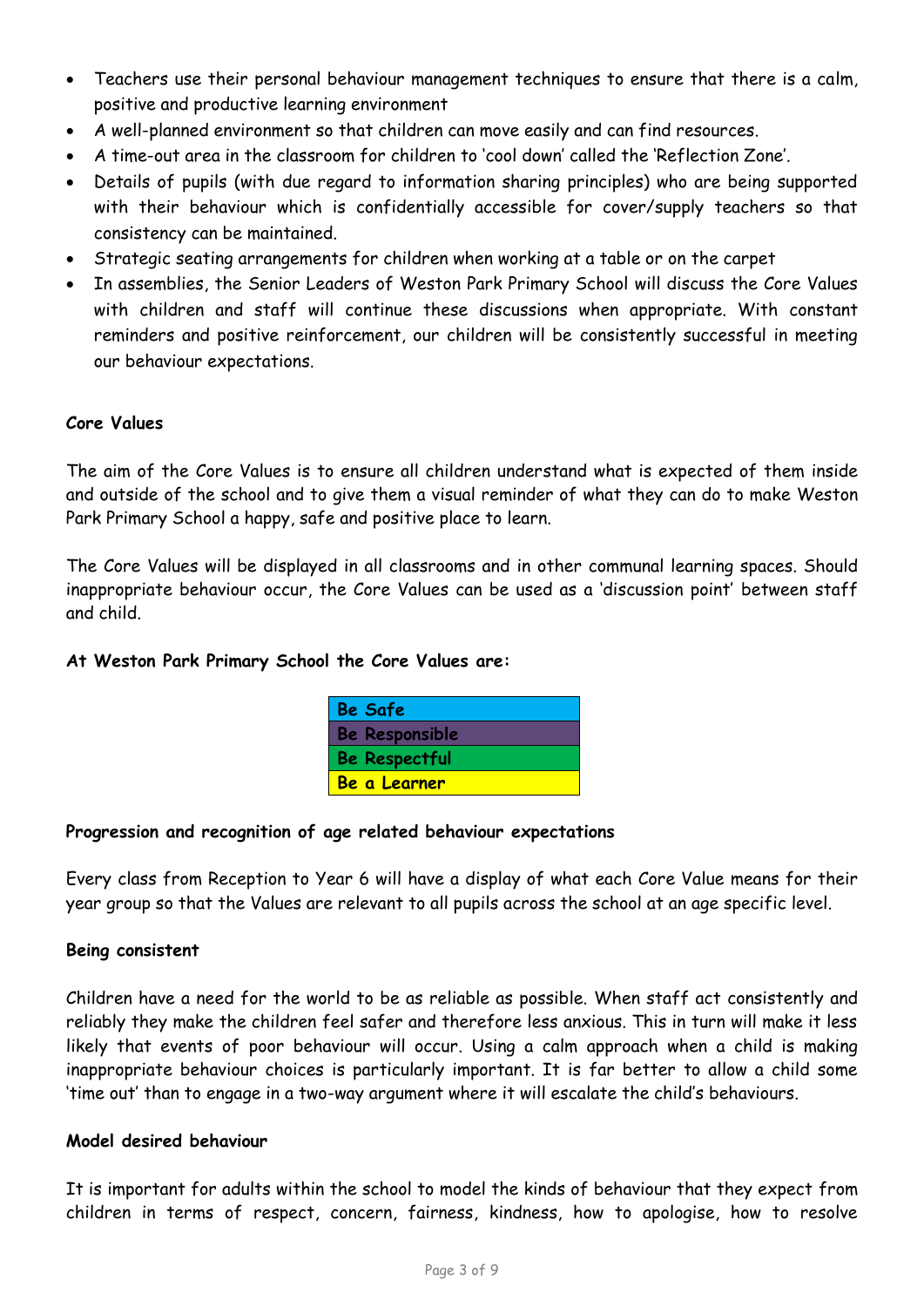difficulties fairly and amicably. Dealing with difficult behaviour can trigger feelings of anger, irritation, disappointment or even despair; it is better to avoid communicating these feelings. Responses should be low key and matter of fact. Staff will ensure that positive behaviour is acknowledged more often than negative behaviour.

## **The strategy for gaining consistent positive behaviour**

Verbal praise should be evident in every lesson in the school throughout the day. All classes will have a visual display at the front of the classroom that is used to monitor behaviour. This must be used consistently.

The visual display below will be used as the primary behaviour strategy. It is important to us that every half day is a new session, a new chance to do well. All children's names are returned to light green at the end of each morning and afternoon session so that children know that they have another opportunity to make good choices. It is also important to highlight that each session is a fresh start, a new chance to succeed, therefore, for the same reasons all children's names are returned to light green if they have been given a 'time out'.

| Gold Zone!                                                                                           |
|------------------------------------------------------------------------------------------------------|
| I have consistently shown the Core Values. I will get a positive postcard home and a gold sticker to |
| share with my parents/carers!                                                                        |
| Dark Green Zone!                                                                                     |
| I have shown the Core Values. I will receive a sticker so I can share my success with my             |
| parents/carers!                                                                                      |
| Light Green Zone!                                                                                    |
| I am ready to show the Core Values!                                                                  |
| I start here every morning, every afternoon and if I have had any 'time out'.                        |
| <b>Warning Zone.</b>                                                                                 |
| I have been given a warning or some reflection time to think about the Core Values. I need to get    |
| back into the Light Green Zone.                                                                      |
| Red Zone.                                                                                            |
| I have to spend some time in the Year Leader's class to think about the Core Values. If this         |
| continues a member of the Senior Leadership Team will need to talk to me. I need to get back to      |
| the light green zone.                                                                                |

### **Celebrating and communicating success**

'Positive postcards' are a clear way for the school to communicate with parents and share **positive** praise. Staff should use their visual display [as shown above] as their first recognition of positive behaviour. At the end of a morning and/or afternoon session children who have been recognised for meeting the Core Values and are placed on dark green or the gold zone.

When children get to the 'Gold Zone' members of staff will be able to issue 'positive postcards' that are a written method of communicating successful achievement of our Core Values with parents/carers. Members of the SLT will also issue these 'positive postcards' as a further method of acknowledging children's achievements. SLT members may also award a pink sticker that celebrates children being seen 'in the moment' respecting the Core Values and being safe, respectful, responsible or being a great learner; pink stickers could therefore be placed on exercise books in recognition of the latter core value being met.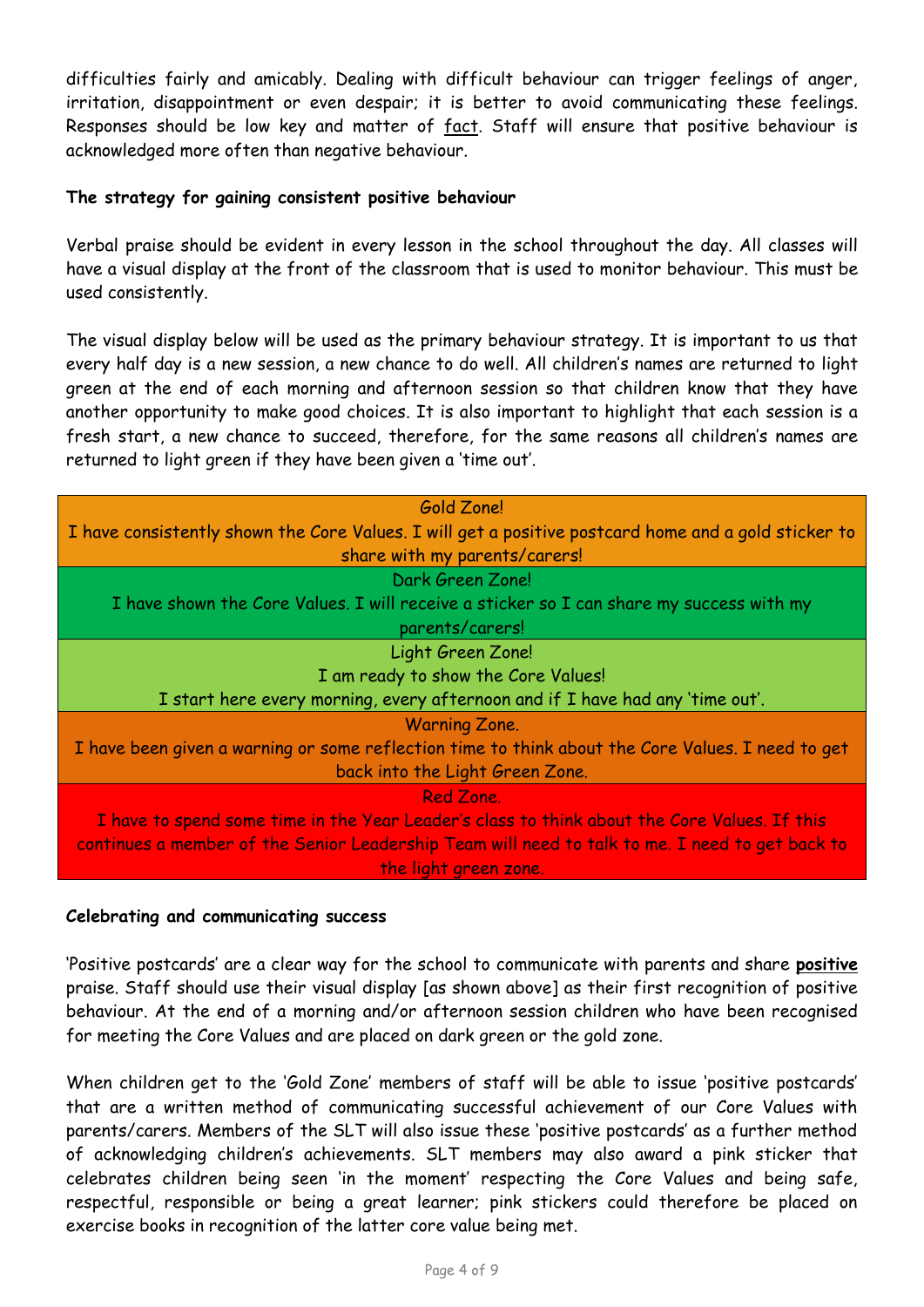In line with the system above, at break time and lunch time there must be a consistent approach. If there is good behaviour in line with the Core Values the staff may decide to reward a child with a green sticker. This will alert the teacher to the child's good behaviour when they return to their classroom.

Each week in our Friday Celebration assemblies, one child who has achieved gold at least once in that week from each class, will be celebrated by members of the SLT for meeting the Core Values within their classroom – they will receive our 'Pupil of the Week' certificate. All the children who receive a certificate in assembly will be entered into a half-termly prize draw where they will have the chance of winning a book voucher to spend on a book of their choice. There will be one book voucher awarded each half-term for each year group from Reception to Year 6. Further, children who have been named as 'Pupil of the Week' will also be invited to attend a tea-party with a member of the Senior Leadership Team.

## **Strategies for challenging unacceptable behaviour**

All teaching and non-teaching staff have a commitment to consistent responses to behavioural issues. Staff must follow the schedule of sanctions for unacceptable behaviour – as itemised above. **However, staff must report major incidents, e.g. persistent or malicious bullying, racial or sexual harassment to the Senior Leadership Team, the same day that it is discovered. This is considered exceptional and circumvents the classroom system above.** 

Our staff are committed tackling persistent behavioural problems through the classroom system above in conjunction with the Senior Leadership team, parents/carers and other agencies as appropriate.

In the event that a child is not respecting the Core Values the staff will verbally warn the child that their behaviour is not acceptable and if the response is not positive the child will move into the 'Warning Zone' and then potentially the 'Red Zone' as per the table above.

## **Example behaviours to move into the orange zone may include:**

- Talking (inappropriately i.e. not paying attention to learning) in class
- Making silly noises
- Not listening
- Inappropriately calling out
- Disrupting the learning of others
- Refusing to work
- Not lining up appropriately
- Arguing with peers/adults
- Ignoring adults
- Defiance
- Generally not being safe, responsible, respectful or a good learner.

The child will then be expected to move to the 'Reflection Zone' within the classroom. Reflection Zones should be in a position for children to access the learning in the classroom.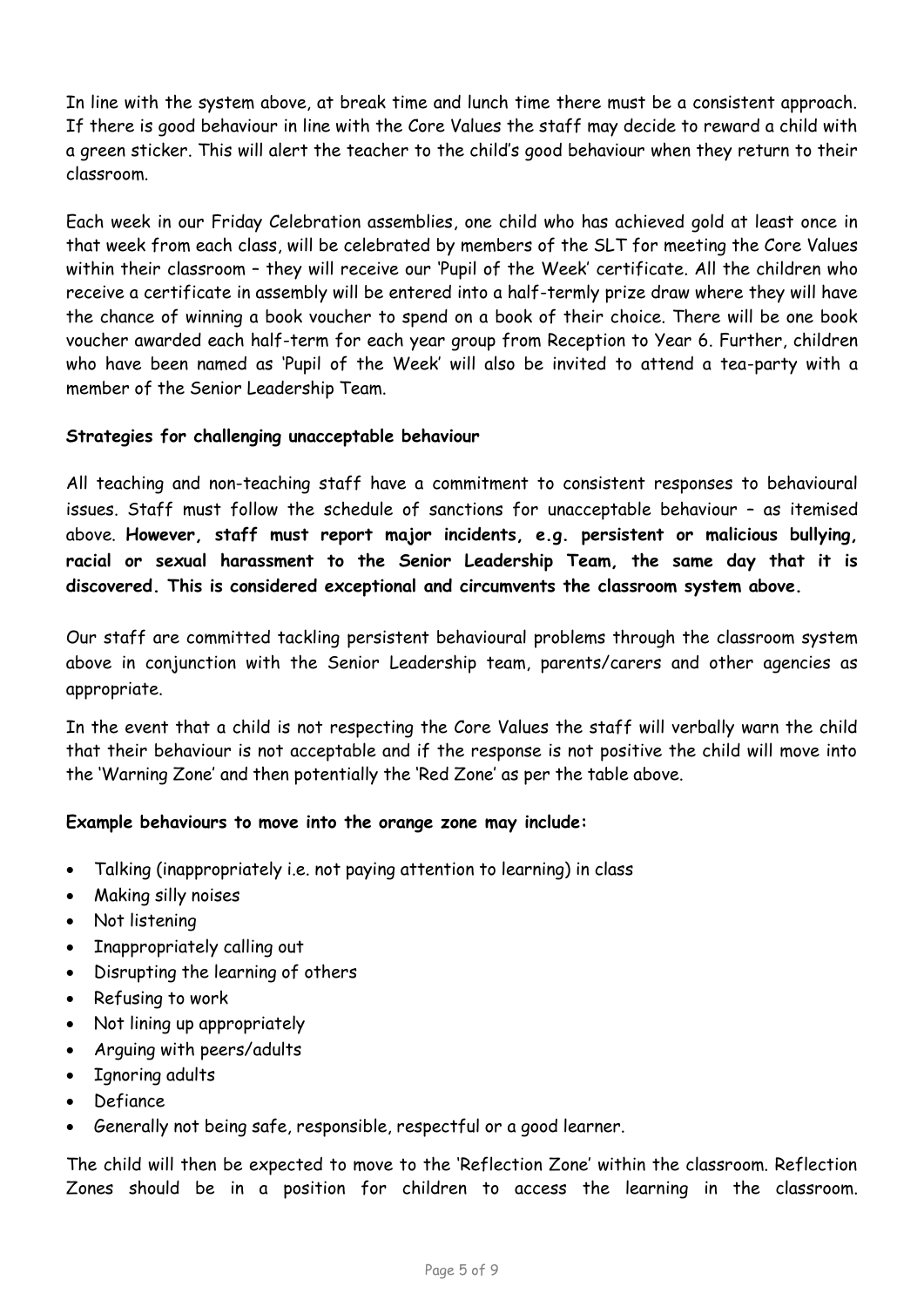Activities/resources in Reflection Zone should be focused on calming the child down, i.e. timer or set class task etc.

## **Example behaviours to move from the orange zone to the red zone may include:**

If a child is persistently disruptive in class, despite having 'time out' in the 'Reflection Zone' then that child should reflect within the Year Leaders classroom. It is better to remove a child sooner than allow a situation to escalate so it may be deemed appropriate to move a child to a different safe space. The attention of an audience will often prolong the incident. When the child returns, he/she should be made to feel welcome in class, give a 'Fresh start' and encouraged to make positive choices by acting appropriately and following the Core Values.

The teacher/teaching assistant/pastoral care worker will be responsible for recording the incident in the behaviour log. It should be recorded as fact without opinion or in an emotive way.

### **Highly unacceptable, inappropriate behaviour**

Despite the system of sanctions and rewards there may be those children who act in challenging, aggressive and violent ways. The following offers guidance in dealing with these children:

- The walkie-talkie's should be used to radio for support from the Pastoral Support Team or the Senior Leadership Team. Again, there must be due regard to information sharing principles.
- Always avoid confrontation wherever possible. Only confront if you feel able to control the situation and are clear about what you intend to achieve.
- Wherever possible, it is advisable to have a second adult present in any confrontational situation.
- Encourage the child to leave the classroom in order to discuss the incident and give the child time to calm down and reflect on their behaviour.
- Incidents of highly unacceptable, inappropriate behaviour should be logged on the school's behaviour conduct log. They should be logged as facts only. Staff completing this will have due regard for information sharing principles.

### **Communicating with Parents/Carers**

In the event of a child being moved to the 'Red Zone' then the class teacher will contact their parents/carers on that day to communicate directly the nature of the incident and the manner in which it was resolved.

## **Exclusions**

We are an inclusive school and will work hard to develop strategies to include all children. However, in extreme cases, the school will use exclusions to maintain the health and safety of all our community. This is in a small minority of cases and is used either in the case of extreme events or persistent misbehaviour when the child has not responded to other strategies employed.

## **Internal Exclusion**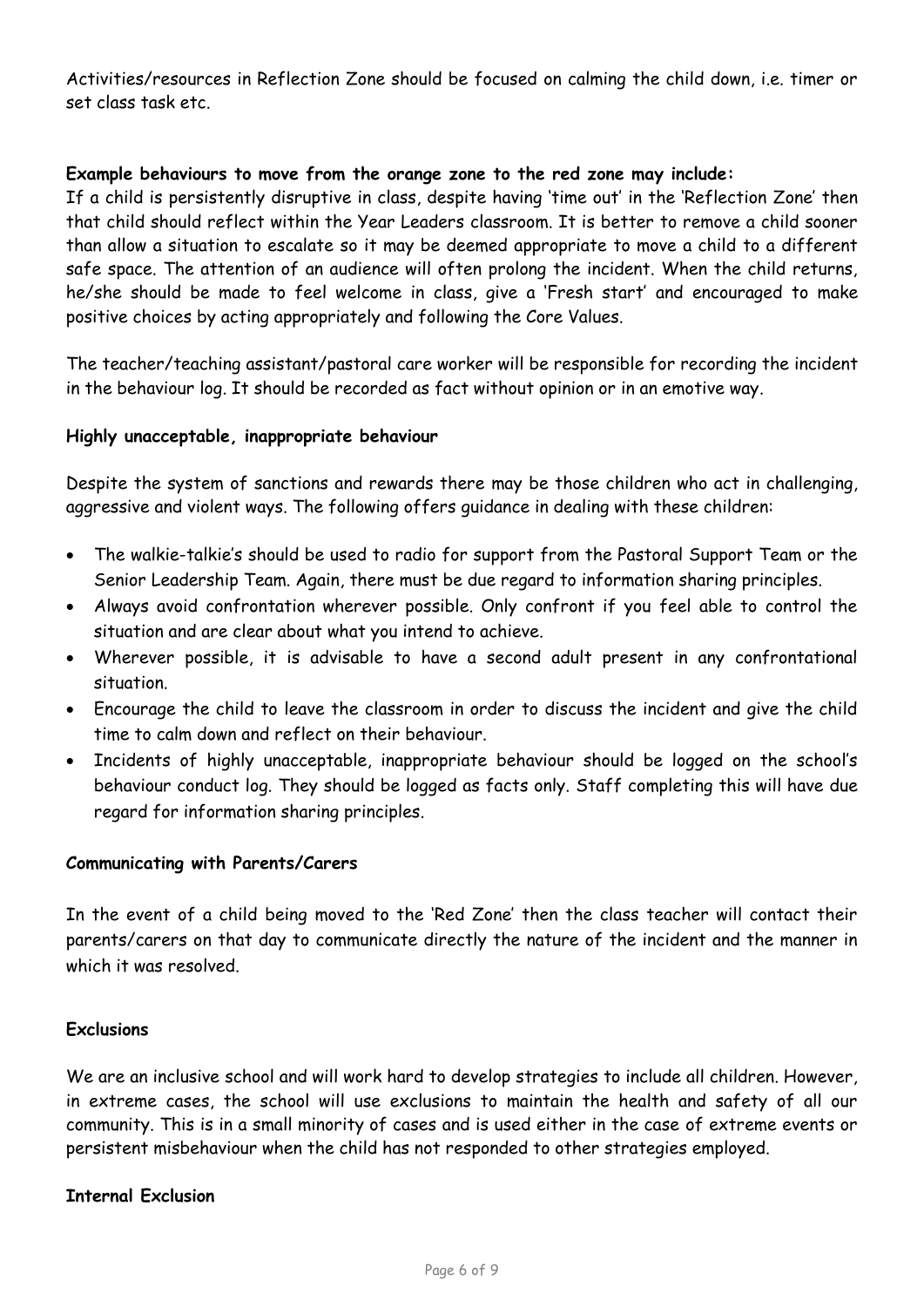This is within the school and means removing a child from their class to another class, a senior member of staff or the Pastoral Team for a period of time. This allows a child time to reflect upon their recent behaviour. Internal exclusion will be at the discretion of SLT and will be in response to a culmination of behaviour incidents or a serious single incident. Parents will be informed appropriately about the behaviours relating to and the decision regarding to any internal exclusion. Work will be provided for the child to complete for the period of the internal exclusion.

## **'Reflection' time**

Children may be requested to remain in school after 3.15pm due poor and disruptive behaviour or lost learning time. This decision will be made by the head teacher and the decision will be communicated to the parents/carers of the child concerned.

Where this becomes more of a persistent issue an IBP will be written to support the child.

# **Reflection time – break / lunchtimes**

Children may be requested to access alternative provision during these times if they demonstrate poor conduct, such as accessing lunch clubs or pastoral support. Repeated or serious incidents of poor conduct can result in internal exclusions from lunchtime whole school provision. These decisions will be made by the head teacher in order to support children developing more positive behaviour.

## **A Fixed Term Exclusion**

Exclusion is a final resort. This is considerably more severe than an internal exclusion, where a child is asked to stay at home for an agreed period of time. Only the head teacher can exclude children externally. A child can be excluded for a maximum of 45 days in any school year. When deciding upon the fixed length of the exclusion the head teacher will take into account the incident, previous exclusions and all strategies used prior to the incident. Work will be provided for the excluded child to complete at home. The child is not permitted to be in public areas in school hours during the exclusion. Following a fixed term exclusion, there will be a reintegration meeting involving the school, child and parent/carer(s). The purpose of the meeting is to work in partnership with the School and Families, in order to assist the pupil with their improvement.

Specific behavioural targets will be set for the pupil and agreed with the Parent/Carer and captured through a review of the child's IBP or the need to capture individual needs via a new IBP.

Exclusions are at the discretion of the head teacher and they can exclude a child for the reasons listed below although this list is not exhaustive and there may be other situations where the head teacher makes a professional judgement that an exclusion is the appropriate sanction:

- A serious violent act towards other children
- A serious violent act towards a member of staff
- For posing a serious threat to others
- Consistently disrupting learning, despite interventions put in place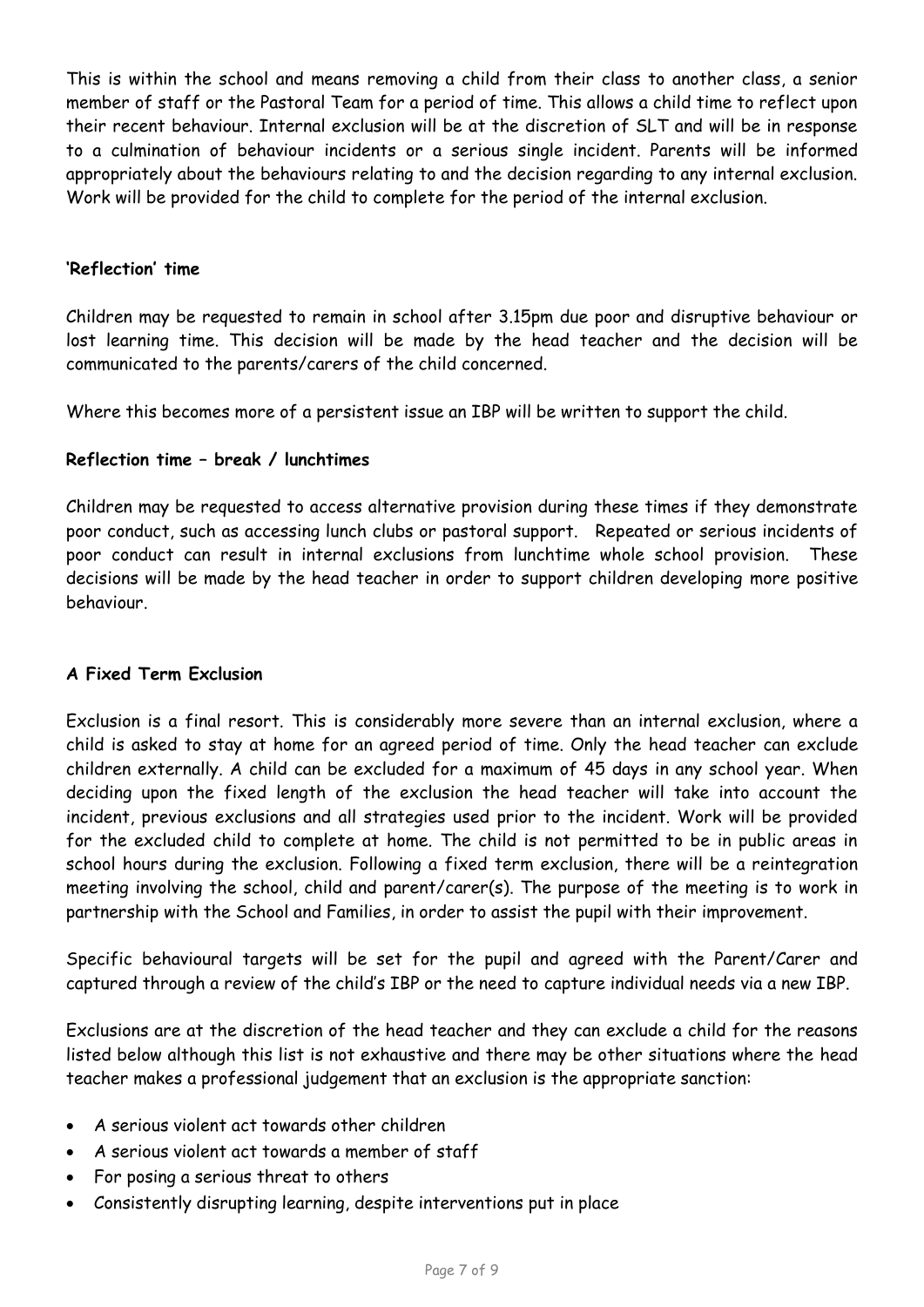- Consistently ignoring instructions by adults and therefore making it impossible to return to class
- Repeated acts of aggression toward other pupils
- Repeated acts of bullying towards another child/ren including acts of racism, homophobic bullying etc.
- Theft
- Damage to property
- Indecent behaviour
- Leaving the classroom or school building without permission

If fixed term exclusions fail to modify a child's behaviour the school will work with outside agencies to support the child being given a fresh start in a new school, via a managed move, to avoid a permanent exclusion.

Parents will be contacted and informed in writing about the behaviours relating to and the decision regarding to any exclusion.

The Governors will review promptly all permanent exclusions from the school and all fixed term exclusions. This will be reported on in the head teacher's report to Governors.

# **Conduct of pupils outside the school gates**

In line with Department for Education guidance – Behaviour and Discipline in Schools – January 2016 the school has the power to discipline pupils for "misbehaviour when the pupil is":

- Taking part in any school-organised or related activity
- Travelling to and from school
- Wearing school uniform
- Guilty of potentially damaging the reputation of the school

# **School trips**

If a pupil's behaviour before a trip is consistently unacceptable and they continue to exhibit highly inappropriate behaviour, they will not be permitted on a trip unless accompanied by a parent/carer who must be approved by the school. The school reserves the right at any time to withdraw any pupil from a trip if they are involved in any behaviour which we deem does not live up to our school code of conduct. The pupil will be offered an alternative classroom in which to learn for the time in which the trip is taking place. This decision will be made by a member of the school Senior Leadership Team and the parents/carers will be informed five days before the trip or activity if there are concerns regarding behaviour.